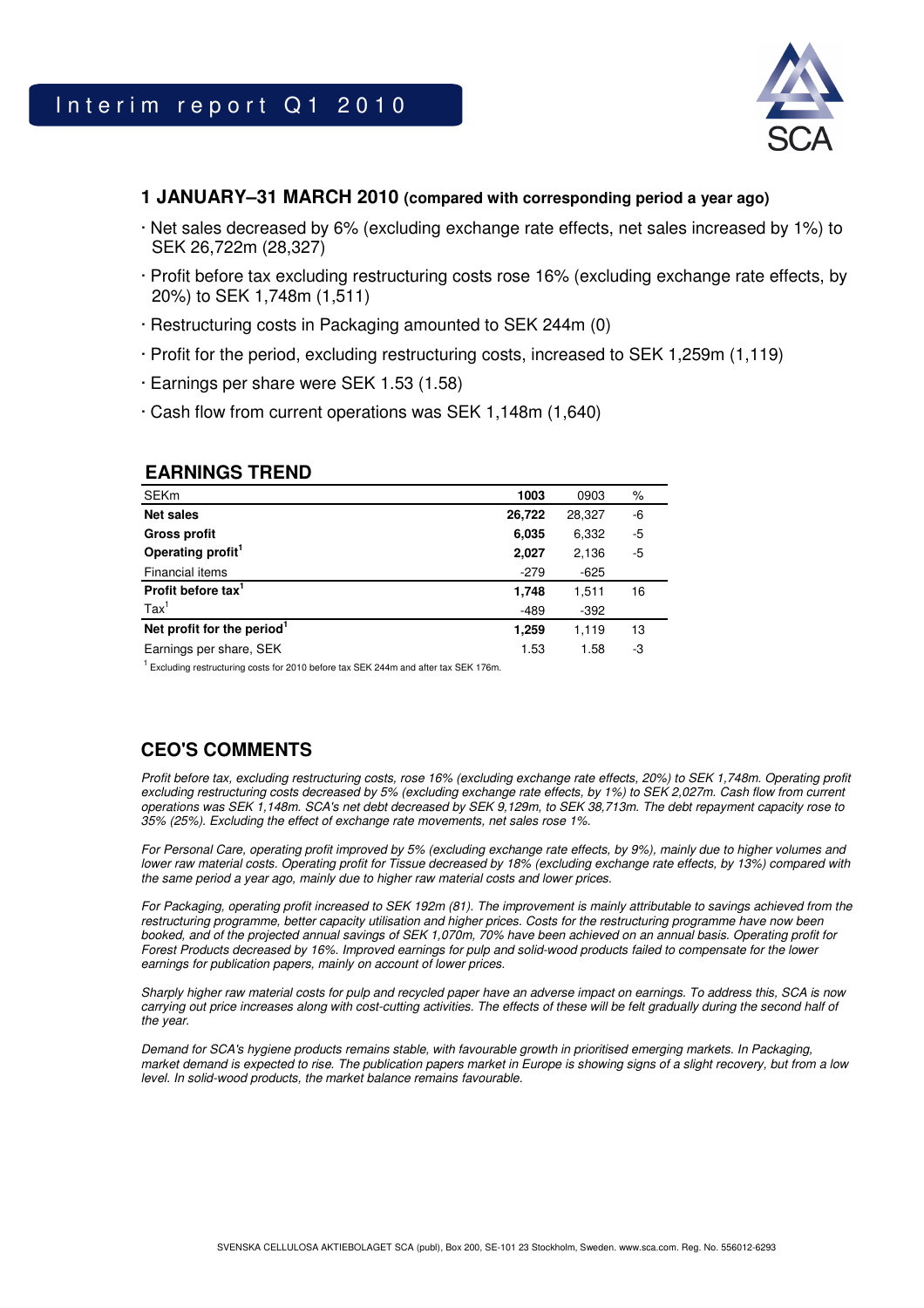





## **EARNINGS TREND FOR THE GROUP**

| <b>SEKm</b>                       | 1003      | 0903      | %  |
|-----------------------------------|-----------|-----------|----|
| Net sales                         | 26,722    | 28,327    | -6 |
| Cost of goods sold                | $-20,687$ | $-21,995$ |    |
| <b>Gross profit</b>               | 6,035     | 6,332     | -5 |
| Sales, general and administration | $-4,008$  | $-4,196$  |    |
| Operating profit <sup>1</sup>     | 2,027     | 2,136     | -5 |
| Financial items                   | $-279$    | $-625$    |    |
| Profit before tax <sup>1</sup>    | 1,748     | 1.511     | 16 |
| $\text{Tax}^1$                    | $-489$    | $-392$    |    |
| Net profit for the period         | 1.259     | 1.119     | 13 |

 $1$  Excluding restructuring costs for 2010 before tax SEK 244m and after tax SEK 176m.

| Earnings per share, SEK - owners of the parent       |        |        |    |
|------------------------------------------------------|--------|--------|----|
| - after dilution effects                             | 1.53   | 1.58   | -3 |
|                                                      |        |        |    |
| Margins (%)                                          |        |        |    |
| Gross margin <sup>1</sup>                            | 22.6   | 22.4   |    |
| Operating margin <sup>1</sup>                        | 7.6    | 7.5    |    |
| Financial net margin                                 | $-1.0$ | $-2.2$ |    |
| Profit margin <sup>1</sup>                           | 6.6    | 5.3    |    |
| $\text{Tax}^1$                                       | $-1.8$ | $-1.4$ |    |
| Net margin <sup>1</sup>                              | 4.8    | 3.9    |    |
| <sup>1</sup> Excluding restructuring costs for 2010. |        |        |    |

**OPERATING PROFIT PER BUSINESS AREA**

| <b>SEKm</b>                            | 1003  | 0903  | $\%$  |  |
|----------------------------------------|-------|-------|-------|--|
| Personal Care                          | 737   | 704   | 5     |  |
| Tissue                                 | 710   | 864   | $-18$ |  |
| Packaging                              | 192   | 81    | 137   |  |
| <b>Forest Products</b>                 | 487   | 583   | $-16$ |  |
| - Publication papers                   | $-15$ | 288   | n/a   |  |
| - Pulp, timber and solid-wood products | 502   | 295   | 70    |  |
| Other                                  | -99   | $-96$ |       |  |
| Total <sup>1</sup>                     | 2.027 | 2.136 | -5    |  |

<sup>1</sup>Excluding restructuring costs for 2010.

## **OPERATING CASH FLOW PER BUSINESS AREA**

| <b>SEKm</b>            | 1003   | 0903   | %     |
|------------------------|--------|--------|-------|
| <b>Personal Care</b>   | 825    | 755    | 9     |
| Tissue                 | 1,020  | 997    | 2     |
| Packaging              | $-211$ | $-113$ | $-87$ |
| <b>Forest Products</b> | 231    | 742    | $-69$ |
| Other                  | $-149$ | 133    |       |
| <b>Total</b>           | 1,716  | 2.514  | $-32$ |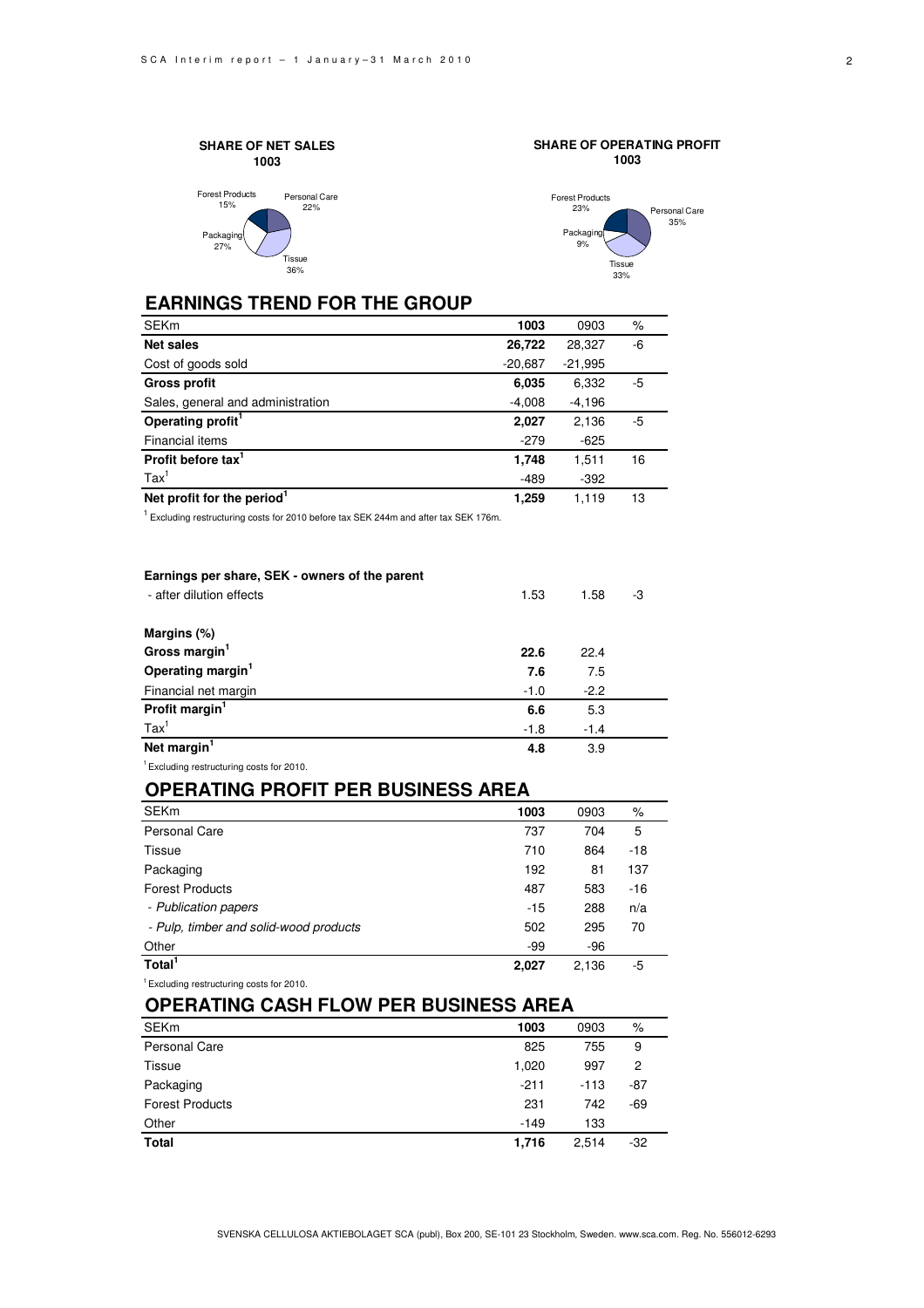#### 3

# **GROUP**

## **MARKET/EXTERNAL ENVIRONMENT**

The recovery in the global economy continues, but with significant regional differences. The emerging markets in Asia are driving the development, while Europe is showing a slow recovery.

The sharp rise in raw material prices that began during the second half of 2009 continued into the start of the year. Compared with the first quarter a year ago, the price of OCC, which is used to manufacture liner, rose more than 140% in Europe. In the USA, the price of recycled paper, which is used in our away-from-home (AFH) tissue segment, has risen by approximately 80%. In Europe the price has risen by 30%. The price of pulp, which is a key raw material for Tissue, has risen by more than 40%.

Growth in the European market for incontinence care products has been curbed by the economic downturn and strained public finances. The retail market continues show strong growth, but competition is fierce. In the USA, passage of the new healthcare reform will give new users access to incontinence care products over time.

In the consumer tissue market in Europe, campaign activity for branded products was at a continued high level. Demand in Europe for tissue in the away-from-home (AFH) market remains weak. However, in pace with the economic recovery, activity in key segments, such as the manufacturing industry and tourism, is now rising. Following last year's falling demand, the market in the USA is now showing signs of recovery.

Demand in Europe for corrugated board was up 3% through February 2010 compared with the same period a year ago. Prices of liner continued to rise during the first quarter of the year, and prices of corrugated board are now also beginning to rise.

During the first quarter of 2010, demand in Europe for magazine paper (SC and LWC paper) rose nearly 4%, while demand for newsprint rose 2%. The price of publication papers has fallen by 15%-20%.

The market balance for solid-wood product is currently relatively favourable. New construction has bottomed out, and several markets are showing signs of a cautious recovery. In many markets, remodelling activity has been at a high level.

## **SALES AND EARNINGS**

Net sales decreased by 6% (excluding exchange rate effects, net sales increased by 1%) compared with a year ago and amounted to SEK 26,722m (28,327). Lower prices, particularly for tissue and publication papers, affected sales negatively by 1%. Higher volumes increased sales by 2%.

Operating profit, excluding restructuring costs of SEK 244m, decreased by 5% (excluding exchange rate effects, by 1%) to SEK 2,027m (2,136). Higher volumes for Personal Care and Packaging increased profit. Lower energy costs, particularly for Tissue, also had a favourable effect. Lower prices, particularly for tissue and publication papers, and higher costs for raw materials, had a lowering effect on profit.

Net financial items decreased to SEK -279m (-625). Lower interest rates, together with the effect of lower net debt and exchange rate movements, had a favourable impact. Profit before tax, excluding restructuring costs, increased by 16% (excluding exchange rate effects, by 20%) to SEK 1,748m (1,511). The tax expense excluding restructuring costs was SEK - 489m (-392).

Profit for the period, excluding restructuring costs of SEK 176m after tax, improved by 13% to SEK 1,259m (1,119). Earnings per share were SEK 1.53 (1.58).

#### **First quarter 2010 compared with fourth quarter 2009**

Net sales decreased by 3% (excluding exchange rate effects, by 1%) to SEK 26,722m (27,507). Lower volumes reduced sales by 1%.



**Operating profit and margin**



Excluding items affecting comparability

**Profit before tax**



Excluding items affecting comparability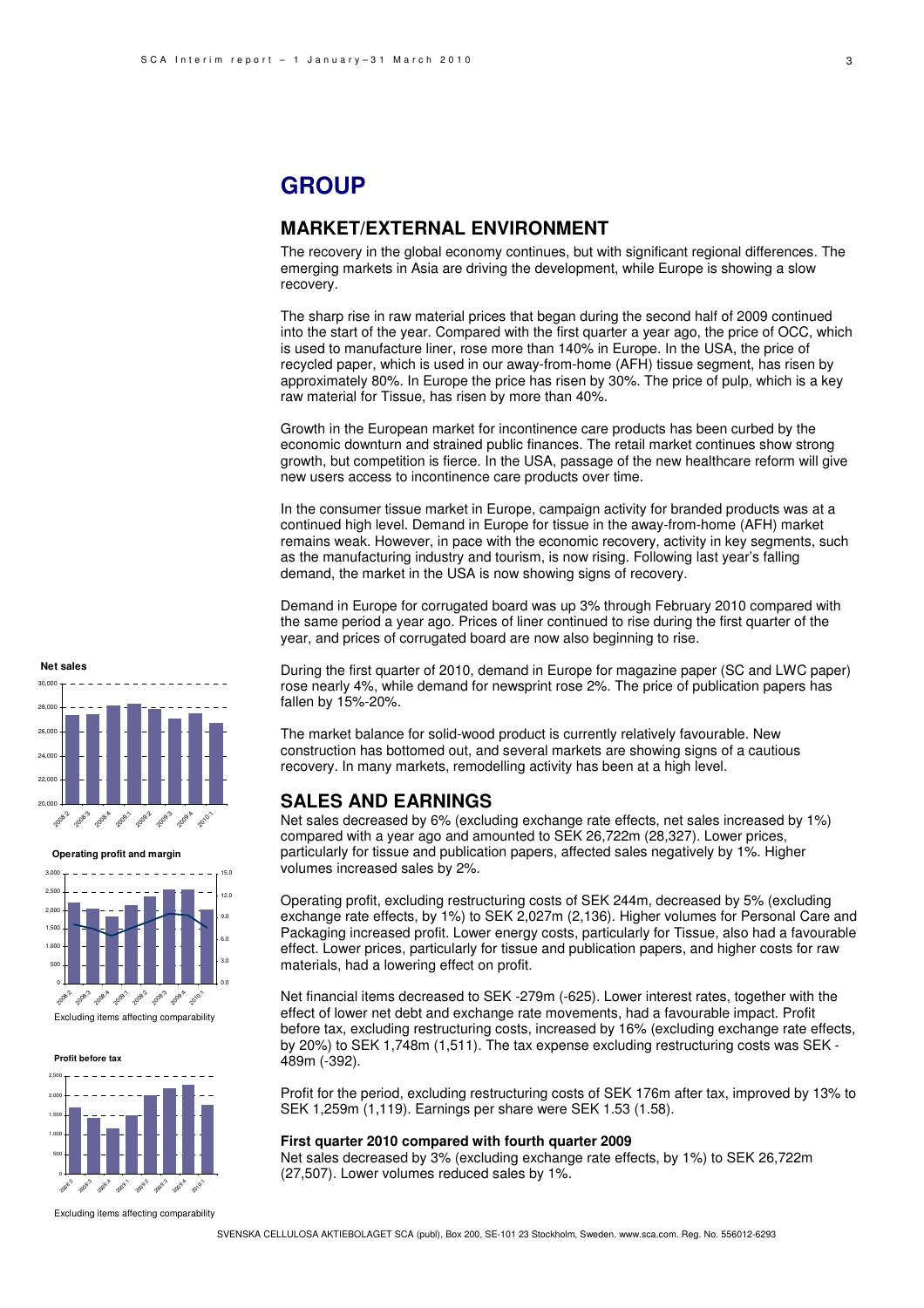Operating profit fell 21% excluding restructuring costs, which amounted to SEK 244m during the first quarter of 2010 and SEK 632m during the fourth quarter of 2009. Higher raw material and energy costs together with seasonally lower volumes for hygiene products reduced profit. Savings from the restructuring programme in Packaging had a favourable effect on profit. Exchange rate movements had a marginal impact on operating profit.

Profit before tax, excluding restructuring costs, deteriorated by 23%. Profit for the first quarter, excluding restructuring costs, was SEK 1,259m (1,727). Earnings per share were SEK 1.53 (1.72).

## **CASH FLOW AND FINANCING**

Operating cash surplus decreased to SEK 3,319m (3,526). Working capital increased as a result of higher trade accounts receivable and larger inventories. The increase in inventories is attributable to higher raw material prices. The cash flow effect of the change in working capital was SEK -1,107m (123). Working capital in relation to net sales was 8% (10%). Current capital expenditures were lower than a year ago and amounted to SEK 326m (898). Operating cash flow was lower than a year ago and amounted to SEK 1,716m (2,514).

Financial items decreased to SEK -279m (-625). Tax payments were slightly higher than a year ago and totalled SEK 290m (240). Cash flow from current operations was lower and amounted to SEK 1,148m (1,640).

Strategic investments amounted to SEK 379m (715), while acquisitions and divestments amounted to SEK -5m (-1). Net cash flow was SEK 764m (924).

Net debt decreased by SEK 1,717m since the start of the year, to SEK 38,713m. Net cash flow reduced net debt by SEK 764m, while fair value measurement of pension assets, pension obligations and financial instruments decreased net debt by SEK 276m. Exchange rate movements caused by the strengthening of the Swedish krona decreased net debt by SEK 677m. The debt/equity ratio was 0.57 (0.60 at the beginning of the year). The debt payment capacity improved to 35% (22%).

As per 31 March 2010, SCA had outstanding commercial paper worth SEK 6,041m maturing in 12 months. On this same date, unutilised long-term credit facilities amounted to SEK 32,048m. Cash and cash equivalents amounted to SEK 2,534m.

### **EQUITY**

Consolidated equity increased during the period by SEK 131m to SEK 68,037m. Net profit for the period increased equity by SEK 1,083m. Equity increased through measurement of the net pension liability at fair value, by SEK 155m after tax. Fair value measurement of financial instruments increased equity by SEK 165m after tax. Exchange rate movements, including the effect of hedges of net foreign assets, decreased equity by SEK 1,272m.

### **TAX**

A tax expense of approximately 28% is reported for the period, which is also the estimated tax rate for the full year 2010.

## **OTHER EVENTS**

SCA has initiated an efficiency improvement project in its European baby diaper operations by initiating the closure of the plant for personal care products in Linselles, France. The plant closure is planned for mid-2011 and will affect approximately 280 employees. A reduction in the workforce at the company's plant in Hoogezand, Netherlands, will also be carried out. The efficiency improvement project will affect approximately 50 employees by year-end 2010. The total cost is estimated to be EUR 60m, including EUR 10m for asset depreciation, and will be booked during the second and third quarters of 2010.

The annual savings are estimated at EUR 15m and are expected to be achieved starting with the third quarter of 2011.

### **Cashflow from current operations**

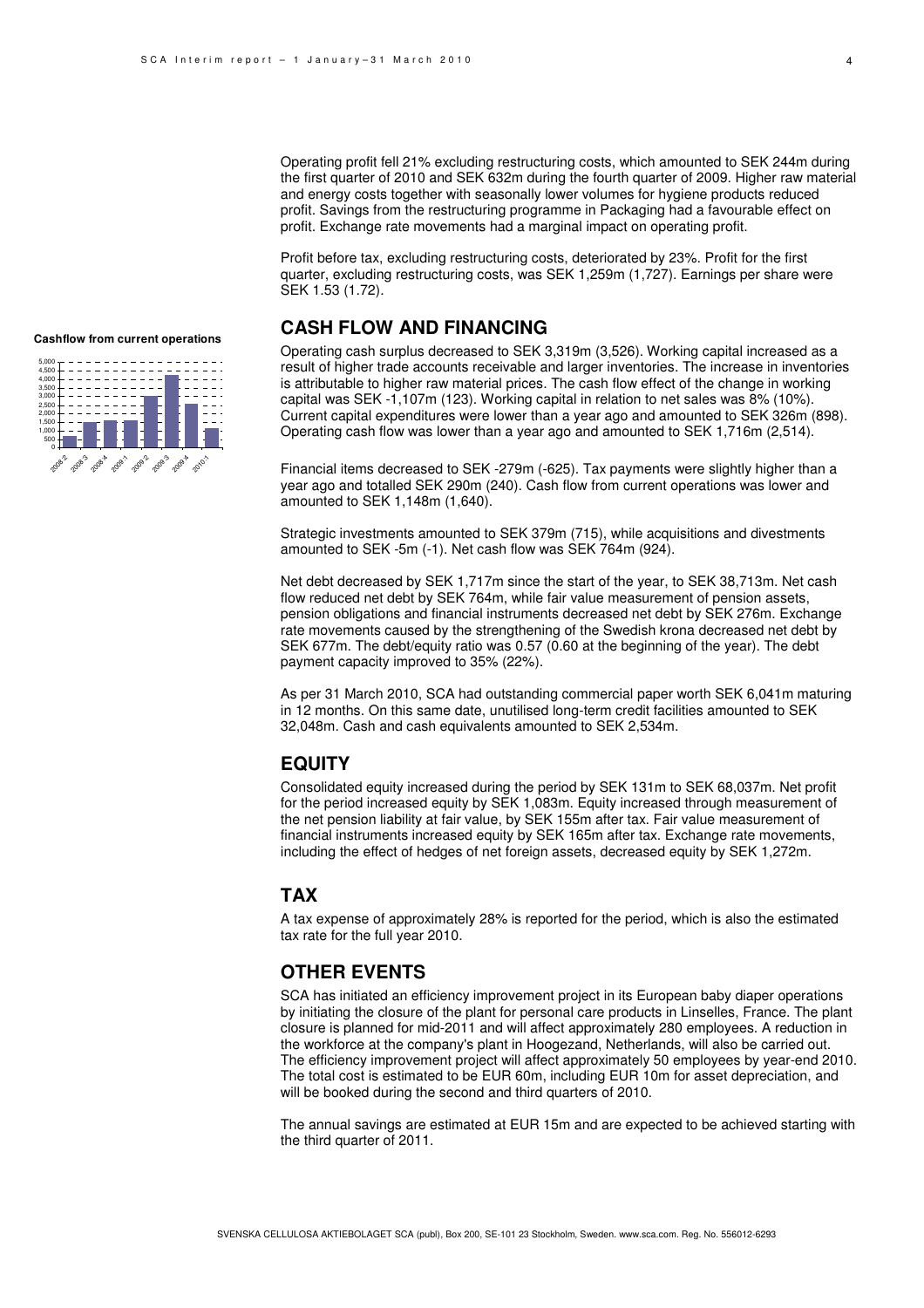#### 5

## **EVENTS AFTER THE END OF THE QUARTER**

In early April 2010, Camilla Weiner was named as the new Senior Vice President of Corporate Communications. Ms Weiner will assume her position after summer 2010 and will be a member of SCA's Corporate Senior Management Team.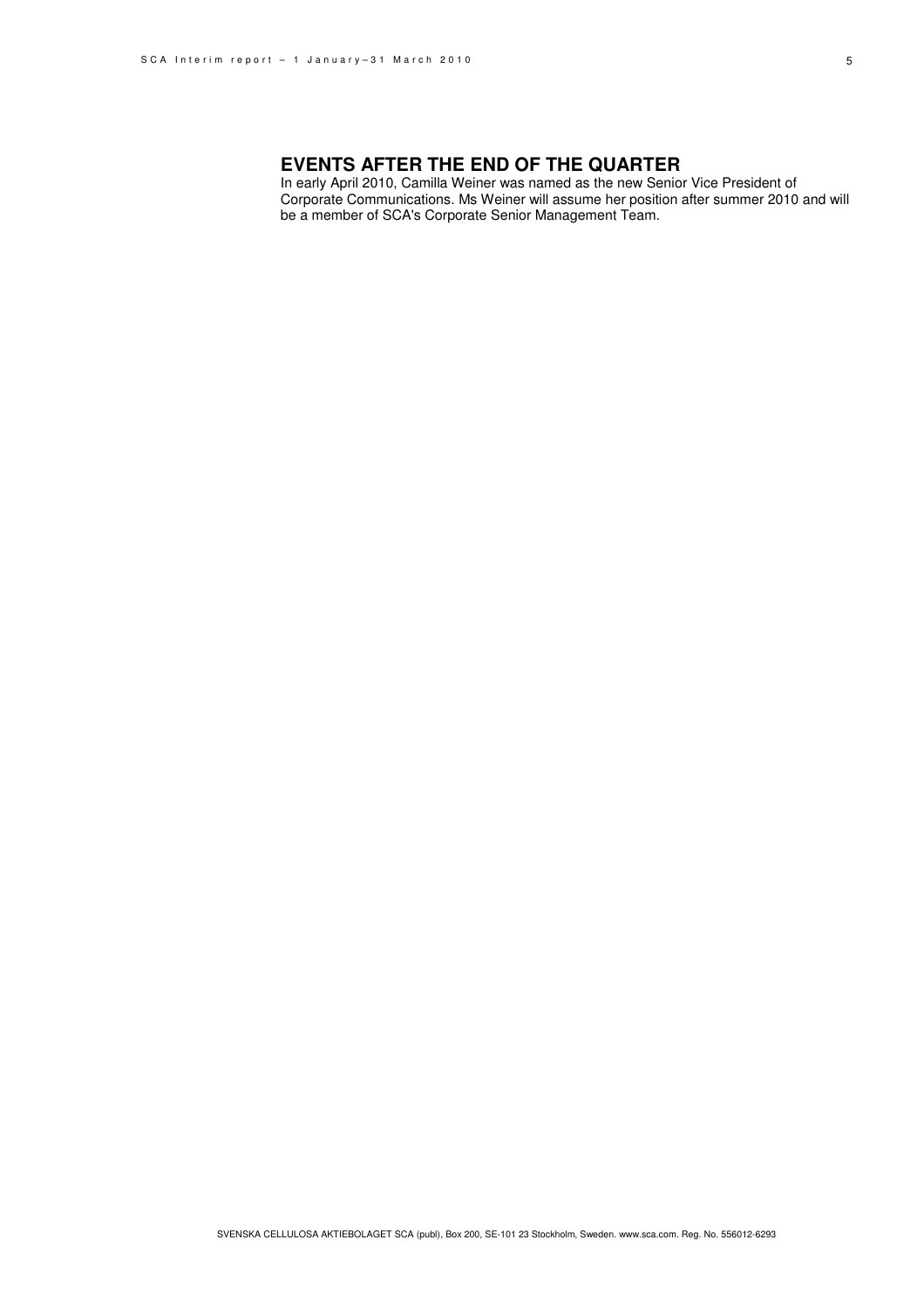# **PERSONAL CARE**

**Share of Group, net sales 1003**



**Share of Group, operating profit 1003**



**Net sales**



#### **Operating profit and margin**



### **Deviations, operating profit (%)**

| 1003 vs. 0903 |       |
|---------------|-------|
| Price/mix     | $-13$ |
| Volume        | 15    |
| Raw material  | 22    |
| Energy        | ŋ     |
| Currency      | $-4$  |
| Other         | $-15$ |

| SEKm                | 1003  | 0903  | $\%$ |  |
|---------------------|-------|-------|------|--|
| Net sales           | 6,109 | 6.476 | -6   |  |
| Operating surplus   | 1,043 | 988   | 6    |  |
| Operating profit    | 737   | 704   | 5    |  |
| Operating margin, % | 12.1  | 10.9  |      |  |
| Operating cash flow | 825   | 755   |      |  |

In Europe, SCA – through its Tena brand – is the market leader in all incontinence care product segments, despite tougher competition. In the retail market, which continues to show strong growth, Tena is clearly the dominant brand in most Western European markets. SCA is now selectively launching an economy line of products in this segment in Europe.

In baby diapers, SCA is upholding its strong market-leading position in the Nordic countries, with an approximate 60% market share for the Libero brand. In Russia, SCA successfully launched a new pant diaper in the budget segment under the Libero brand. All of SCA's markets in south-east Asia are showing continued favourable growth, and SCA has strengthened its position as the market leader in Malaysia.

In the Nordic market for feminine care products, demand for products under SCA's Libresse brand is rising. Demand is favourable in Mexico, and with its Saba brand SCA has a strong position.

### **January–March 2010 compared with corresponding period a year ago**

Net sales decreased by 6% (excluding exchange rate effects, net sales were unchanged) to SEK 6,109m (6,476). Sales rose by 2% as a result of higher volumes and acquisitions, but decreased by 2% as a result of a slight change in the product mix and lower prices. In emerging markets, sales rose by 7% excluding currency movements.

Sales of Tena-brand incontinence products rose 3%, excluding exchange rate effects. Growth in the markets in Latin America, Russia and Eastern Europe remained very favourable.

Sales of baby diapers fell 9%, excluding exchange rate effects. The decrease is mainly associated with lower volumes in Europe for products sold under retailers' private labels.

Sales of feminine care products rose 9%, excluding exchange rate effects. Favourable growth in the markets in Russia and Eastern Europe, together with the acquisition in Argentina, contributed to the increase.

Operating profit was 5% higher (excluding exchange rate effects, 9%) than a year ago and amounted to SEK 737m (704). Profit was favourably affected by higher volumes for incontinence care products and lower raw material costs. Lower prices and a changed product mix, as well as higher manufacturing and marketing costs, had a negative effect on earnings. The higher marketing costs, which are included in the item Other in the deviation analysis, are partly attributable to the continued focus on emerging markets in Russia and Eastern Europe.

Operating cash surplus increased slightly to SEK 1,043m (997), while operating cash flow increased to SEK 825m (755). Cash flow increased as a result of the higher operating cash surplus and lower level of current capital expenditures, while a higher level of working capital reduced cash flow.

### **First quarter 2010 compared with fourth quarter 2009**

Net sales were down 4% compared with the fourth quarter of 2009. Operating profit decreased by 18%. Earnings fell as a result of a changed product mix, together with lower volumes resulting from high sales prior to year-end. Exchange rate movements had only a marginal impact on profit.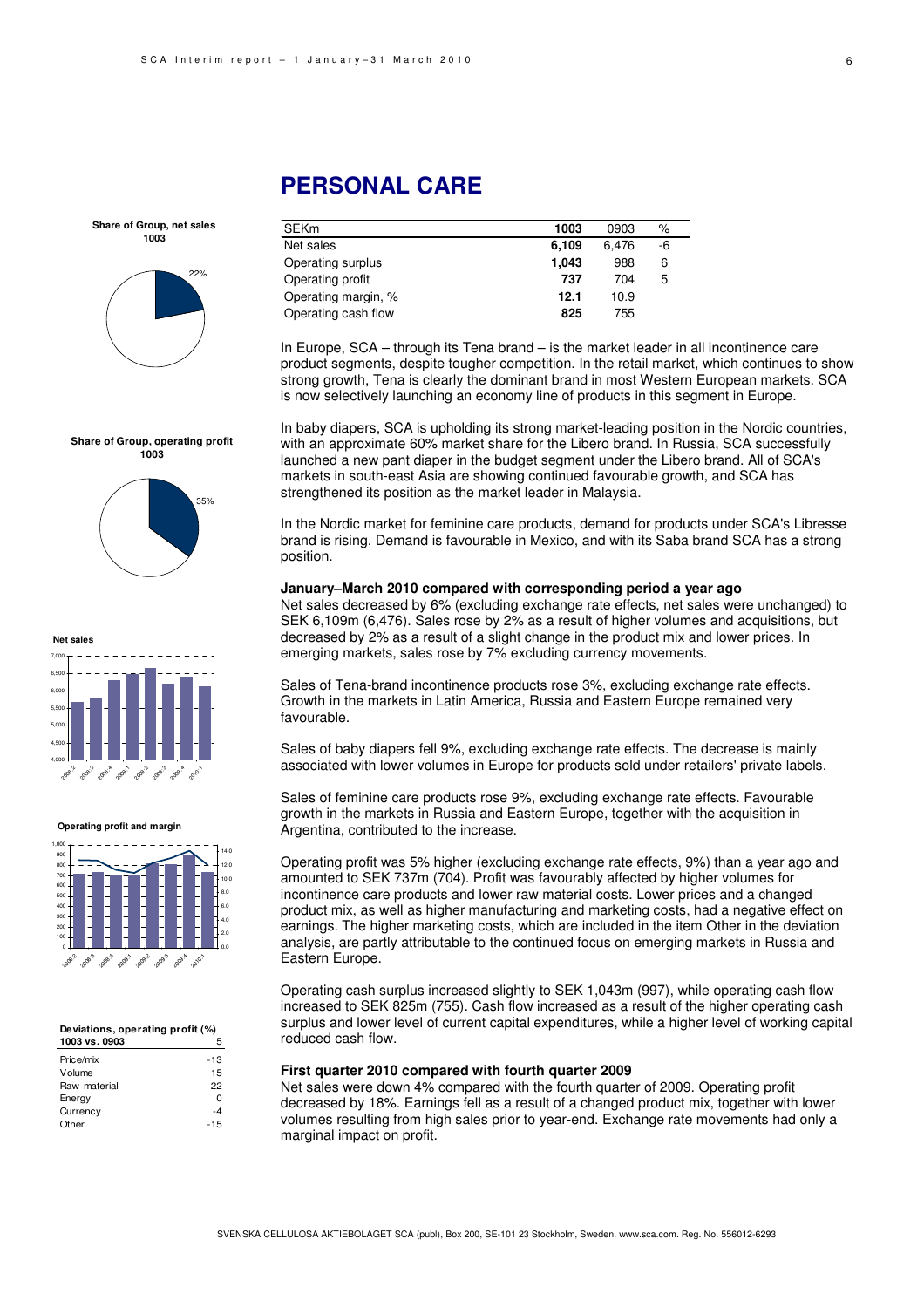**Share of Group, net sales 1003**



## **TISSUE**

| <b>SEKm</b>         | 1003  | 0903   | $\%$  |
|---------------------|-------|--------|-------|
| Net sales           | 9,728 | 10.466 | $-7$  |
| Operating surplus   | 1.256 | 1.498  | $-16$ |
| Operating profit    | 710   | 864    | $-18$ |
| Operating margin, % | 7.3   | 8.3    |       |
| Operating cash flow | 1,020 | 997    |       |

Implementation of the new brand platform in Europe continues in the aim of reducing the number of brands and using specific brands for personal care products and products for use in the home and households, respectively. In Russia, SCA's Zewa brand strengthened its leading position in consumer tissue.

#### **Share of Group, operating profit 1003**



**Net sales**



#### **Operating profit and margin**



| Deviations, operating profit (%) |     |  |
|----------------------------------|-----|--|
| 1003 vs. 0903                    | -18 |  |
| Price/mix                        | -24 |  |
| Volume                           | 5   |  |
| Raw material                     | -39 |  |
| Enerav                           | 15  |  |

Currency -5 Other 30

both consumer tissue and tissue in the AFH segment. These will gradually have effect during the second half of the year. **January–March 2010 compared with corresponding period a year ago** 

As a result of sharply rising raw material costs, price increases are now being carried out for

Net sales fell 7% to SEK 9,728m (10,466) (excluding exchange rate effects, net sales were unchanged). Sales increased by 1% as a result of higher volumes in the AFH segment. Sales in emerging markets increased by 2%, excluding exchange rate movements.

Sales of consumer tissue fell 3%, excluding exchange rate effects. The decrease is mainly related to markets in Western Europe.

For AFH tissue, sales rose 6%, excluding exchange rate effects. The markets in Western Europe and Latin American showed favourable growth.

Operating profit decreased by 18% (excluding exchange rate effects, by 13%) to SEK 710m (864). Higher raw material costs, together with lower prices and a changed product mix, had a negative effect on profit. Higher volumes and lower energy costs, together with lower distribution costs, had a favourable effect on profit.

Operating cash surplus decreased to SEK 1,261m (1,486), and operating cash flow increased to SEK 1,020m (997). Despite the lower operating cash surplus, cash flow strengthened as a result of a lower level of tied-up working capital and lower level of current net capital expenditures.

#### **First quarter 2010 compared with fourth quarter 2009**

Net sales were down 6% compared with the fourth quarter of 2009. Operating profit deteriorated by 26%. Higher raw material costs and slightly lower volumes reduced profit. Exchange rate movements had only a marginal impact on operating profit.

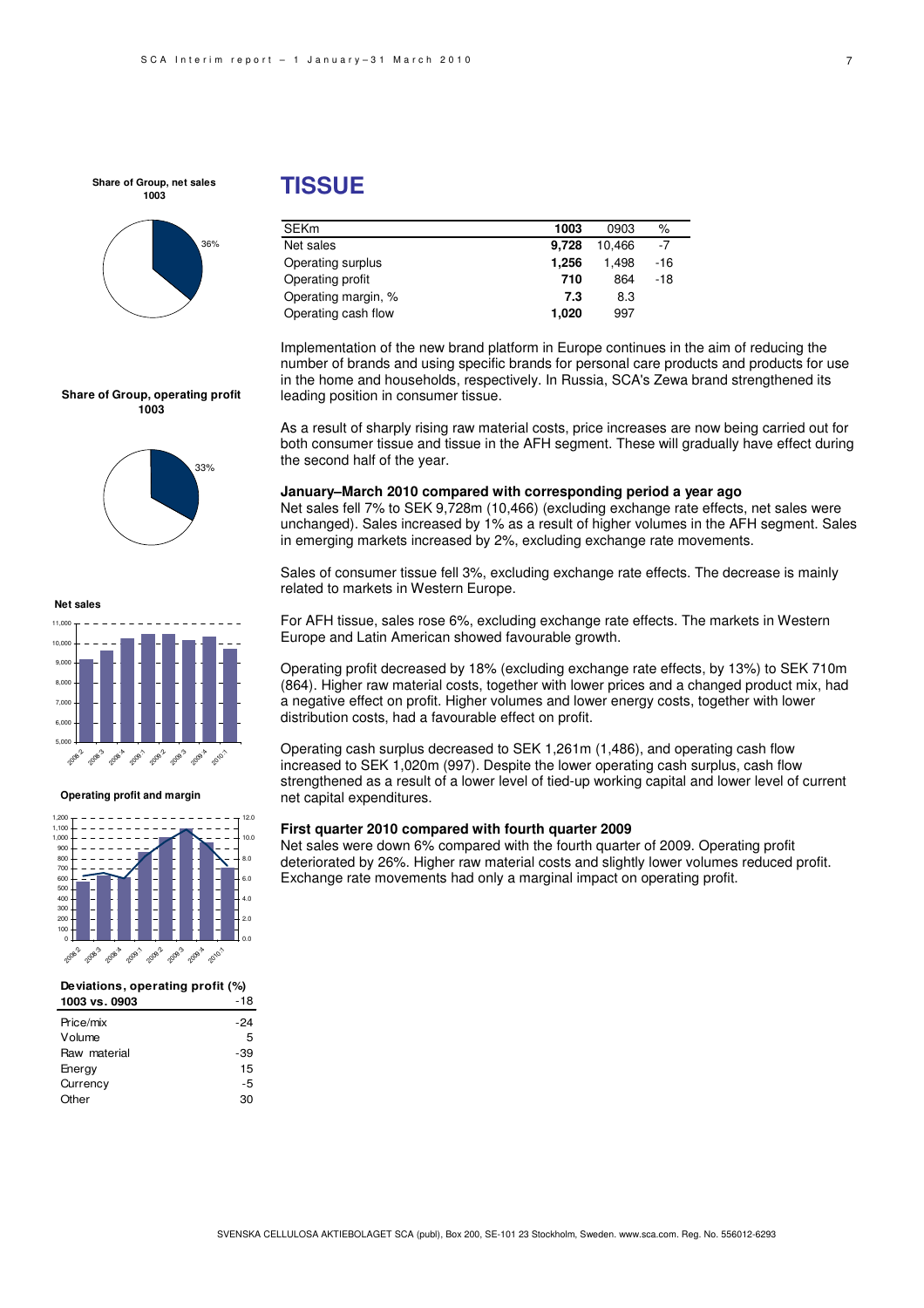**Share of Group, net sales 1003**



#### **Share of Group, operating profit**





#### **Deviations, operating profit (%)**

| 1003 vs. 0903 | 137    |
|---------------|--------|
| Price/mix     | -42    |
| Volume        | 151    |
| Raw material  | $-248$ |
| Energy        | 23     |
| Currency      | $-15$  |
| Other         | 268    |

# **PACKAGING**

| <b>SEKm</b>                                | 1003  | 0903   | %   |
|--------------------------------------------|-------|--------|-----|
| <b>Deliveries</b>                          |       |        |     |
| - Liner products, thousand tonnes          | 526   | 540    | -3* |
| - Corrugated board, million m <sup>2</sup> | 875   | 834    | 5   |
| Net sales                                  | 7,253 | 7.495  | -3  |
| Operating surplus <sup>1</sup>             | 567   | 518    | 9   |
| Operating profit <sup>1</sup>              | 192   | 81     | 137 |
| Operating margin, % <sup>1</sup>           | 2.6   | 1.1    |     |
| Operating cash flow                        | -211  | $-113$ |     |

1) Excluding restructuring costs, which are reported as items affecting comparability outside of the Packaging business area.

\*) Adjusted for the change in volume resulting from the closure of the New Hythe testliner mill, deliveries increased by  $6%$ 

Demand for corrugated board in Europe is rising, as are prices.

In the ongoing restructuring programme, the announced closures of 11 corrugated board plants and the testliner plant in the UK have been carried out. Personnel reductions corresponding to approximately 1,600 positions have been carried out. The restructuring costs for the first quarter of 2010 amounted to SEK 244m, and all costs for the restructuring programme have thereby been booked. At the end of the first quarter of 2010, 70% of the projected annual savings of SEK 1,070m had been achieved.

### **January–March 2010 compared with corresponding period a year ago**

Net sales decreased by 3% (excluding exchange rate movements, an increase by 5%) to SEK 7,253m (7,495). The closure of the New Hythe testliner mill in the UK in 2009 reduced sales by 2%. Higher prices and volumes increased sales by 2% and 5%, respectively.

Operating profit improved by 137% (excluding exchange rate effects, by 152%) to SEK 192m (81), mainly due to higher prices and volumes, and savings from the ongoing restructuring programme. Higher raw material costs reduced the earnings improvement.

Operating cash surplus improved slightly to SEK 559m (503), and operating cash flow was SEK -211m (-113). A higher level of tied-up working capital and higher outgoing payments for the restructuring programme were partly compensated by positive effects from a lower level of current capital expenditures.

### **First quarter 2010 compared with fourth quarter 2009**

Net sales were up 4% over the fourth quarter of 2009. Operating profit rose 29% (excluding exchange rate effects, 33%). Higher prices and volumes, and savings from the restructuring programme increased profit. Higher raw material costs reduced profit.

8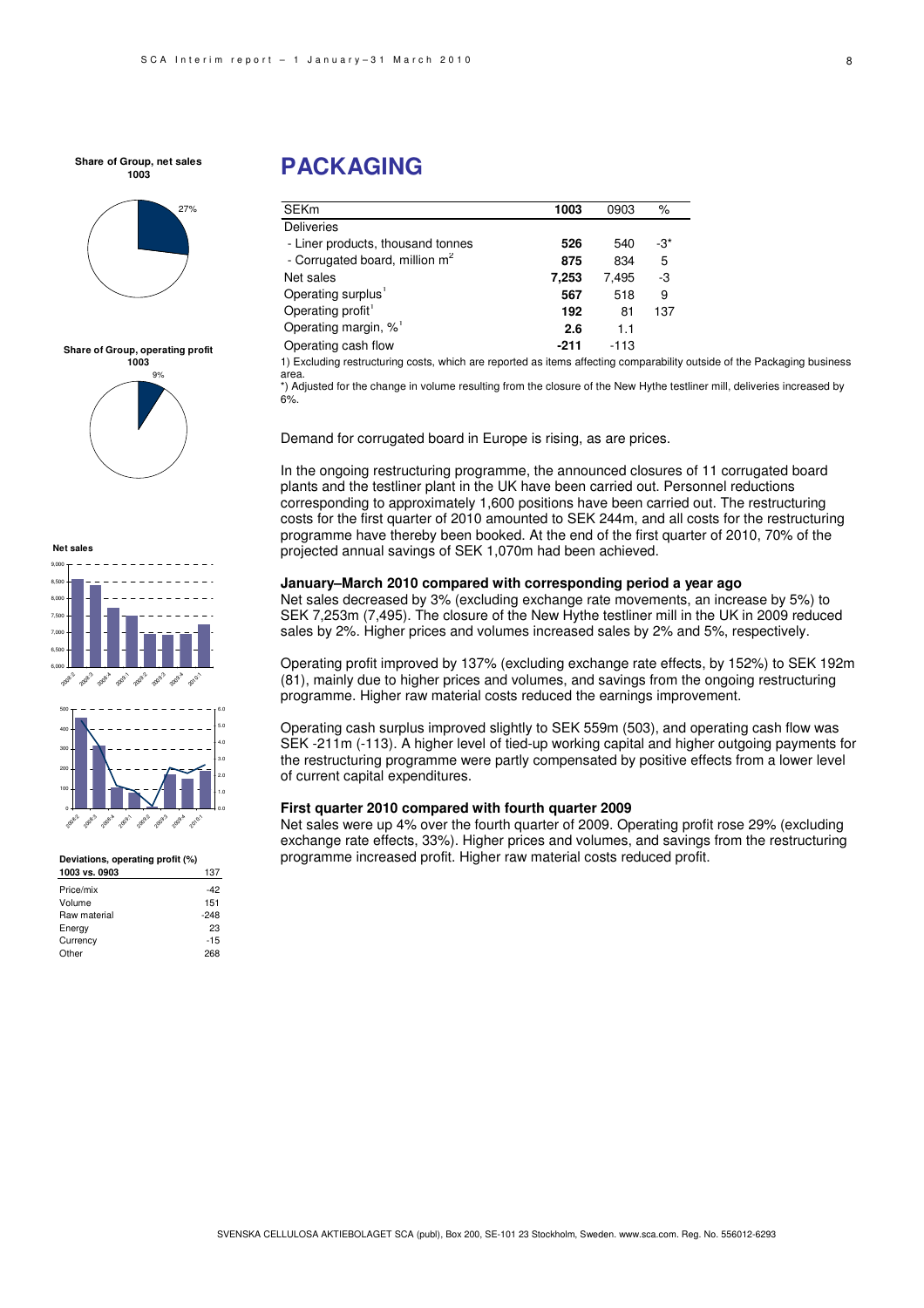**Share of Group, net sales 1003**



#### **Share of Group, operating profit 1003**



**Net sales** 3,000 3,500 4,000 4,500 2009-2 2009.3 20<sup>06.4</sup> 200.1 2012 2013 2009:4 2010:1





| Deviations, operating profit (%) |       |  |
|----------------------------------|-------|--|
| 1003 vs. 0903                    | $-16$ |  |
| Price/mix                        | -31   |  |
| Volume                           | з     |  |
| Raw material                     |       |  |
| Energy                           | 6     |  |
| Currency                         |       |  |

Other 2

# **FOREST PRODUCTS**

| <b>SEKm</b>                                    | 1003  | 0903  | %     |
|------------------------------------------------|-------|-------|-------|
| <b>Deliveries</b>                              |       |       |       |
| - Publication papers, thousand tonnes          | 397   | 380   | 4     |
| - Solid-wood products, thousand m <sup>3</sup> | 424   | 416   | 2     |
| Net sales                                      | 4,110 | 4,333 | $-5$  |
| Operating surplus                              | 828   | 928   | $-11$ |
| Operating profit                               | 487   | 583   | $-16$ |
| Operating margin, %                            | 11.8  | 13.5  |       |
| Operating cash flow                            | 231   | 742   |       |

The advertising market is still sluggish, and the improvement in demand in Europe for publication papers is taking place in the context of weak comparison figures. Prices in the European market are now judged to have stabilised following a sharp downturn at the start of the year.

The market balance for solid-wood products is relatively favourable, and prices are showing a positive trend.

#### **January–March 2010 compared with corresponding period a year ago**

Net sales fell 5% (excluding exchange rate effects, 3%) to SEK 4,110m (4,333). Sales decreased by 9% as a result of lower prices for publication papers, while higher prices for pulp and solid-wood products had a favourable effect on sales, by 5%. Higher volumes increased sales by 1%.

Operating profit fell 16% to SEK 487 (583). Profit for the publication paper operations fell sharply to SEK -15m (288) as a result of lower prices. Operating profit for the pulp and solidwood operations increased as a result of higher prices. Exchange rate movements had only a marginal impact on profit.

Operating cash surplus decreased to SEK 547m (612), and operating cash flow decreased to SEK 231m (742). The lower operating cash surplus, together with a higher level of tied-up working capital, contributed to the decrease.

### **First quarter 2010 compared with fourth quarter 2009**

Net sales were down 2% compared with the fourth quarter of 2009. Operating profit fell 26%. Lower prices and higher raw material costs in the publishing paper operations were slightly counteracted by higher prices in the pulp operations. Exchange rate movements had a marginal impact on profit.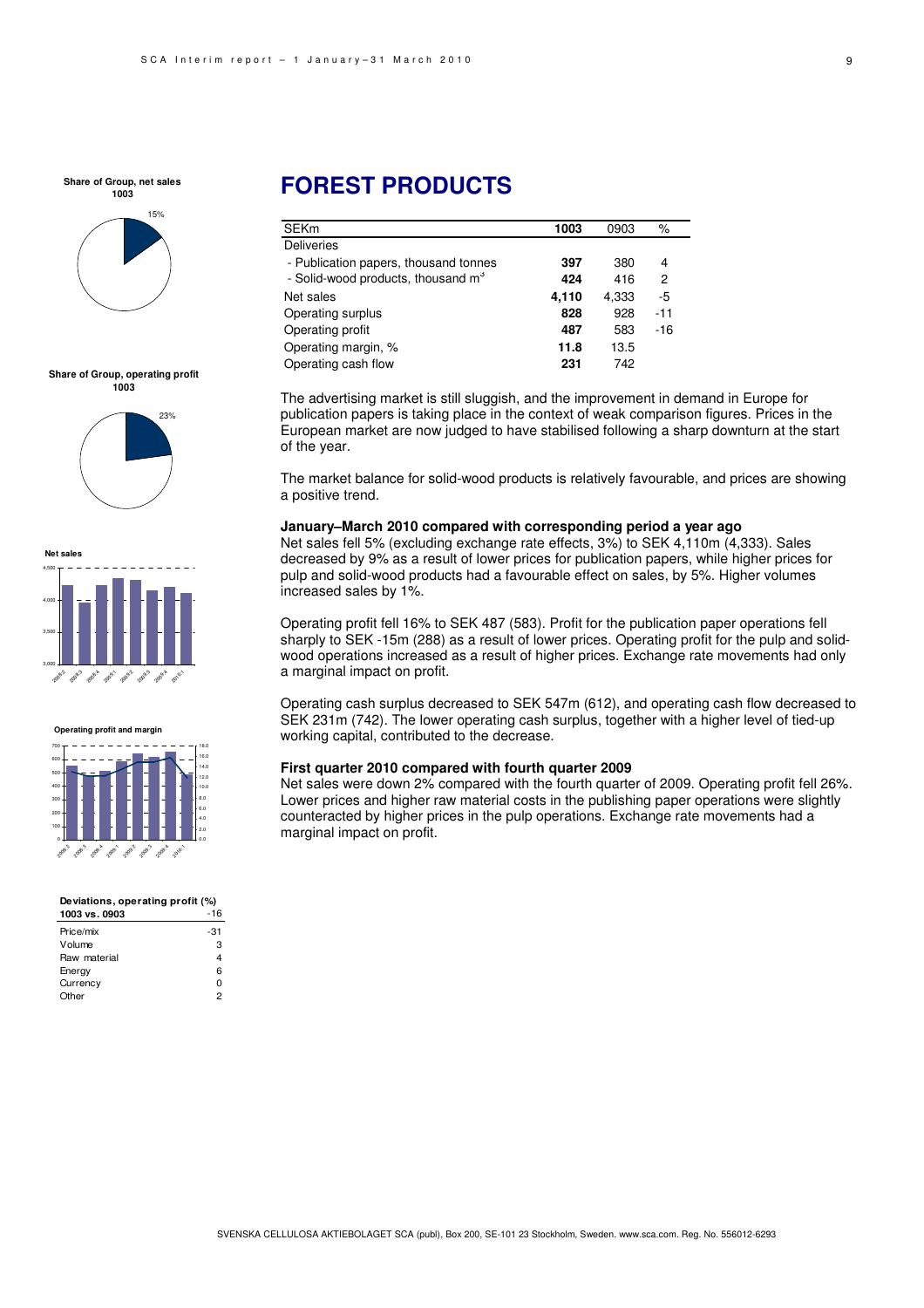## **SHARE DISTRIBUTION**

| 31 March 2010               | Class A     | Class B     | Total       |
|-----------------------------|-------------|-------------|-------------|
| Registered number of shares | 102.152.099 | 602.957.995 | 705,110,094 |
| - of which treasury shares  |             | 2,767,605   | 2,767,605   |

At the end of the period, the proportion of Class A shares was 14.5%. After the end of the first quarter, at the request of shareholders, a total of 228 Class A shares were converted to Class B shares. The total number of votes in the company thereafter amounts to 1,624,476,933.

## **RISKS AND UNCERTAINTIES**

SCA's risk exposure and risk management are described on paged 46–51 of the 2009 Annual Report. No significant changes have taken place that have affected the reported risks.

Risks in conjunction with company acquisitions are analysed in the due diligence processes that SCA carries out prior to all acquisitions. In cases where acquisitions have been carried out that may affect the assessment of SCA's risk exposure, these are described under the heading "Other events" in interim reports. No significant acquisitions have been made during the period.

### **Risk management processes**

SCA's board decides on the Group's strategic focus, based on recommendations made by Group management. Responsibility for the long-term, overall management of strategic risks corresponds to the company's delegation structure, from the Board to the CEO and from the CEO to the business area heads. This means that most operational risks are managed by SCA's business areas at the local level, but that they are co-ordinated when considered necessary. The tools used in this co-ordination consist primarily of the business areas' regular reporting and the annual strategy process, where risks and risk management are a part of the process.

SCA's financial risk management is centralised, as is the Group's internal bank for the Group companies' financial transactions and management of the Group's energy risks. Financial risks are managed in accordance with the Group's finance policy, which is adopted by SCA's board and which – together with SCA's energy risk policy – makes up a framework for risk management. Risks are compiled and followed up on a regular basis to ensure compliance with these guidelines. SCA has also centralised other risk management.

SCA has a staff function for internal audit, which ensures that the organisation is in compliance with the Group's policies.

## **RELATED PARTY TRANSACTIONS**

No transactions have been carried out between SCA and related parties that had a material impact on the company's financial position and results of operations.

## **ACCOUNTING PRINCIPLES**

This interim report has been prepared in accordance with IAS 34 and recommendation RFR 1.3 of the Swedish Financial Reporting Board (RFR), and with regard to the Parent Company, according to RFR 2.3. The accounting principles applied correspond to those described in the 2009 Annual Report, except for with respect to a number of amendments to existing standards and new interpretations that took effect on 1 January 2010. For SCA, IFRS 3 (revised) Business Combinations and IAS 27 (revised) Consolidated and Separate Financial Statements, are judged to be relevant for the structuring of the financial statements and their accounting principles.

## **FUTURE REPORTS**

Interim reports will be released in 2010 on 21 July and 28 October.

#### **Invitation to press conference on Q1**

The media and analysts are invited to attend a webcast press conference at which SCA's first quarter interim report will be presented by Jan Johansson, President and CEO.

Time: Monday, 26 April, 13.00 CET.

The press conference will be webcast live at www.sca.com, as it is being held on the same date as SCA's Annual General Meeting. The Annual General Meeting will be held at Tonhallen in Sundsvall, Sweden, and will begin at 15.00 CET.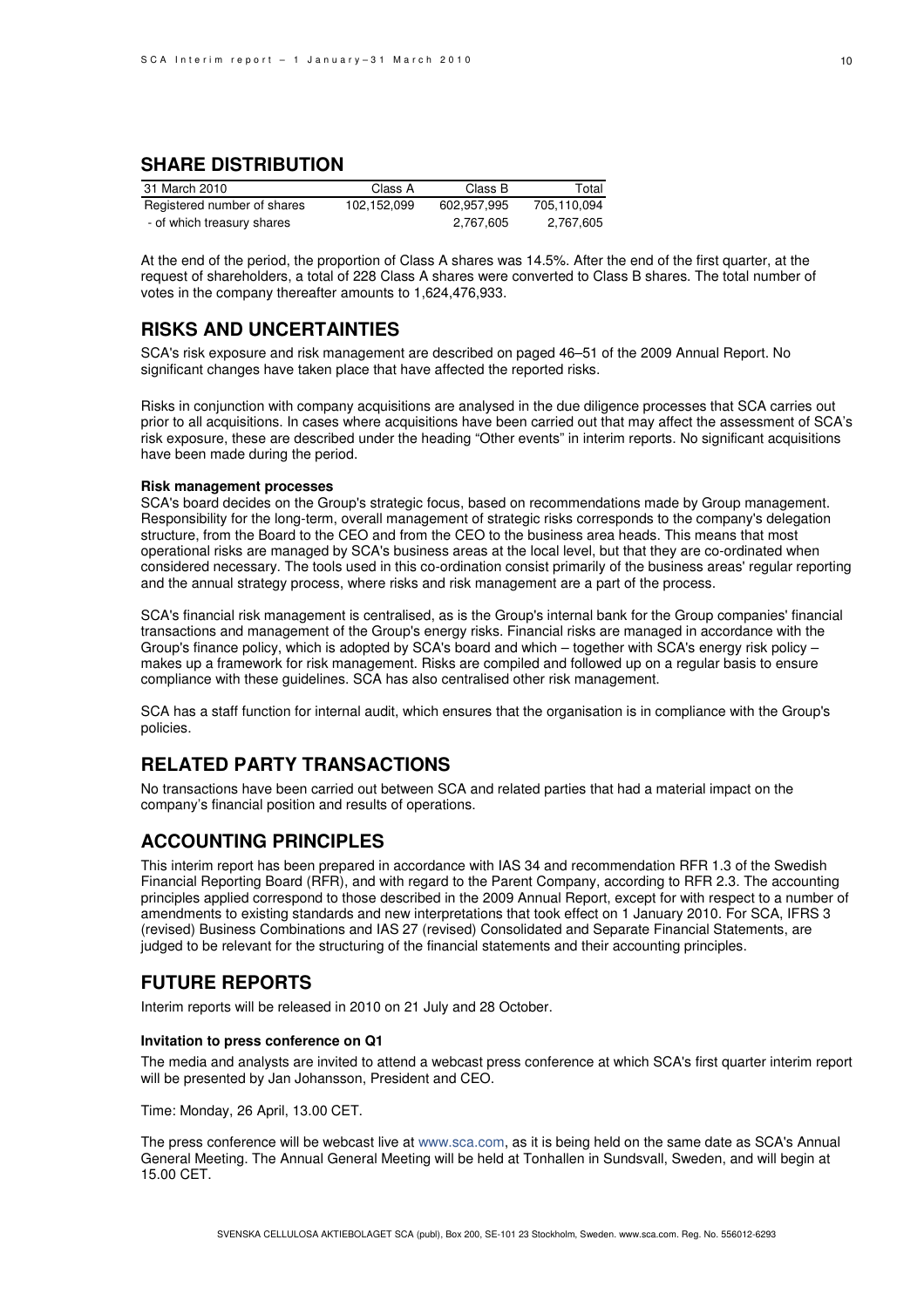It is also possible to participate in the press conference by phone, by calling +44 20 7162 0077, +1 334 323 6201, or +46-8-5052 0110.

Stockholm, 26 April 2010 SVENSKA CELLULOSA AKTIEBOLAGET SCA (publ)

Jan Johansson President and CEO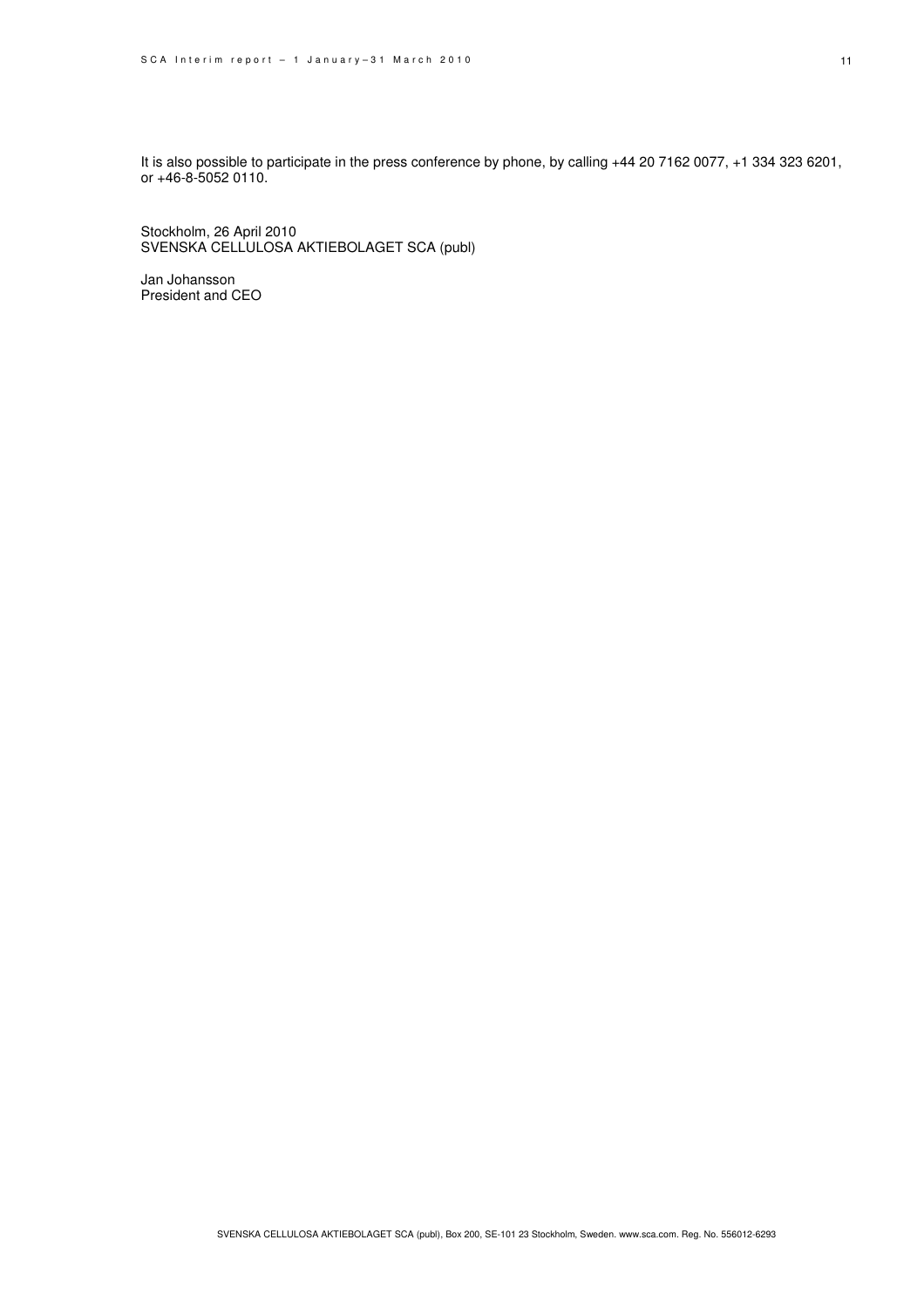## **OPERATING CASH FLOW ANALYSIS**

| <b>SEKm</b>                                  | 1003      | 0903      |
|----------------------------------------------|-----------|-----------|
| Operating cash surplus                       | 3.319     | 3,526     |
| Change in working capital                    | $-1,107$  | 123       |
| Current capital expenditures, net            | $-326$    | $-898$    |
| Restructuring costs, etc.                    | $-170$    | $-237$    |
| Operating cash flow                          | 1,716     | 2,514     |
|                                              |           |           |
| <b>Financial items</b>                       | $-279$    | $-625$    |
| Income taxes paid                            | $-290$    | $-240$    |
| Other                                        | 1         | -9        |
| Cash flow from current operations            | 1,148     | 1,640     |
|                                              |           |           |
| Acquisitions                                 | -5        | -1        |
| Strategic capital expenditures, fixed assets | $-379$    | $-715$    |
| <b>Divestments</b>                           | 0         | 0         |
| Cash flow before dividend                    | 764       | 924       |
| Dividend                                     | 0         | 0         |
| Cash flow after dividend                     | 764       | 924       |
|                                              |           |           |
| Sale of treasury shares                      | 0         | 0         |
| Net cash flow                                | 764       | 924       |
|                                              |           |           |
| Net debt at the start of the period          | -40,430   | $-47,002$ |
| Net cash flow                                | 764       | 924       |
| Remeasurement to equity                      | 276       | $-1,348$  |
| Currency effects                             | 677       | $-416$    |
| Net debt at the end of the period            | $-38,713$ | $-47,842$ |
|                                              |           |           |
| Debt/equity ratio                            | 0.57      | 0.70      |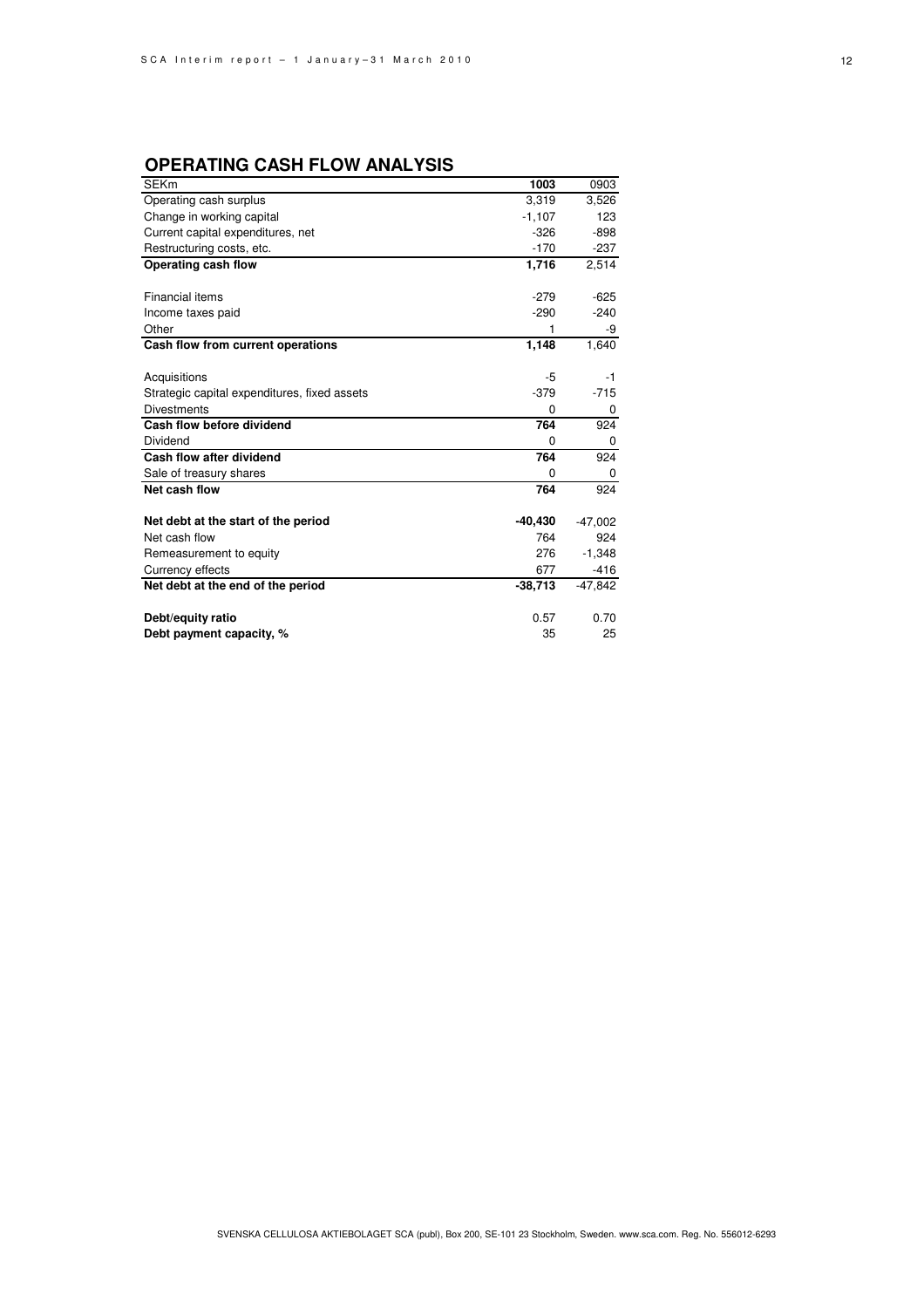# **CASH FLOW STATEMENT**

| SEKm                                                                                          | 1003     | 0903          |
|-----------------------------------------------------------------------------------------------|----------|---------------|
|                                                                                               |          |               |
| <b>Operating activities</b>                                                                   |          |               |
| Profit before tax                                                                             | 1,504    | 1,511         |
| Adjustment for non-cash items <sup>1</sup>                                                    | 1,327    | 960           |
|                                                                                               | 2,831    | 2,471         |
| Paid tax                                                                                      | $-290$   | -240          |
| Cash flow from operating activities before changes in working capital                         | 2,541    | 2,231         |
| Cash flow from changes in working capital                                                     |          |               |
| Change in inventories                                                                         | $-523$   | 59            |
| Change in operating receivables                                                               | $-1.527$ | 1,187         |
| Change in operating liabilities                                                               | 943      | $-1,123$      |
| Cash flow from operating activities                                                           | 1,434    | 2,354         |
|                                                                                               |          |               |
| <b>Investing activities</b>                                                                   |          |               |
| Acquisition of operations                                                                     | -5       | -1            |
| Sold operations                                                                               | -1       | 0             |
| Acquisition tangible and intangible assets                                                    | -773     | $-1.645$      |
| Sale of tangible assets                                                                       | 75       | 34            |
| Repayment of loans from external parties<br>Cash flow from investing activities               | 177      | 224           |
|                                                                                               | -527     | $-1,388$      |
| <b>Financing activities</b>                                                                   |          |               |
| Amortisation of debt                                                                          | $-3,499$ | $-1,815$      |
| Cash flow from financing activities                                                           | $-3,499$ | $-1,815$      |
|                                                                                               |          |               |
| Cash flow for the period                                                                      | $-2,592$ | -849          |
| Cash and cash equivalents at the beginning of the year                                        | 5,148    | 5,738         |
| Exchange differences in cash and cash equivalents                                             | -22      | 7             |
| Cash and cash equivalents at the end of the period                                            | 2,534    | 4,896         |
|                                                                                               |          |               |
| Reconciliation with operating cash flow analysis                                              |          |               |
|                                                                                               |          |               |
| Cash flow for the period                                                                      | $-2,592$ | -849          |
| <b>Deducted items:</b>                                                                        |          |               |
| Repayment of loans from external parties<br>Amortisation of debt                              | -177     | -224<br>1,815 |
| <b>Added items:</b>                                                                           | 3,499    |               |
|                                                                                               |          | 0             |
| Net debt in acquired and divested operations<br>Accrued interest                              | 1<br>40  |               |
|                                                                                               | $-7$     | 184           |
| Investments through finance leases<br>Net cash flow according to operating cash flow analysis | 764      | -2<br>924     |
|                                                                                               |          |               |
|                                                                                               |          |               |
| Depreciation and impairment, fixed assets                                                     | 1,616    | 1,722         |
| Fair value valuation of forest assets                                                         | $-275$   | $-312$        |
| Unpaid related to efficiency programmes                                                       | 223      | 0             |
| Payments related to efficiency programmes                                                     | -161     | $-240$        |
| Other                                                                                         | -76      | -210          |
| Total                                                                                         | 1,327    | 960           |
|                                                                                               |          |               |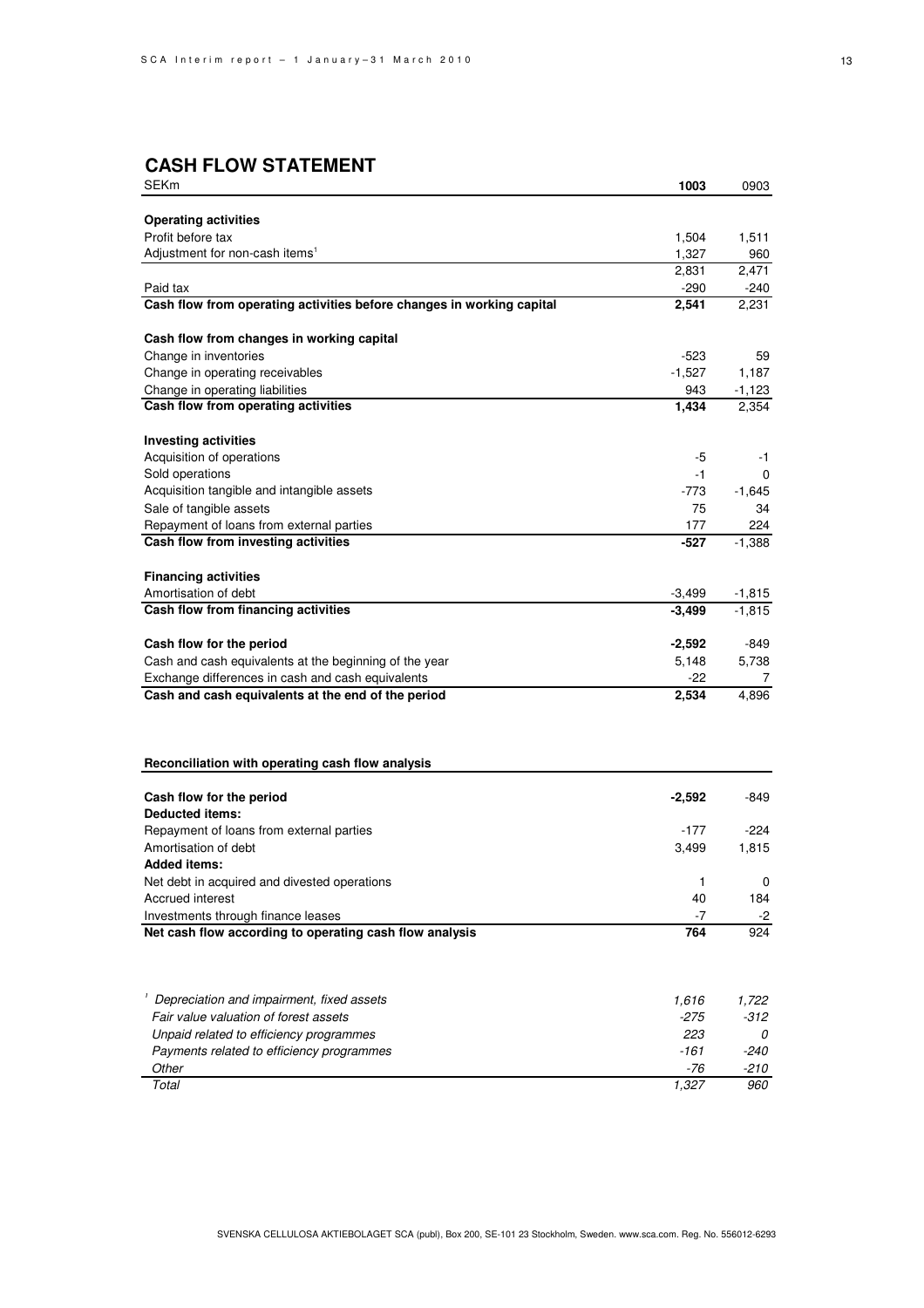## **CONSOLIDATED INCOME STATEMENT**

| <b>SEKm</b>                                                              | 1003      | 0903      | 0912      |
|--------------------------------------------------------------------------|-----------|-----------|-----------|
| <b>Net sales</b>                                                         | 26,722    | 28,327    | 110,857   |
| Cost of goods sold <sup>1</sup>                                          | $-20,687$ | $-21,995$ | $-84,744$ |
| <b>Gross profit</b>                                                      | 6,035     | 6,332     | 26,113    |
| Sales, general and administration <sup>1</sup>                           | $-4,021$  | $-4,204$  | $-16,500$ |
| Items affecting comparability <sup>2</sup>                               | $-244$    | 0         | $-1,458$  |
| Share in profits of associates                                           | 13        | 8         | 35        |
| <b>Operating profit</b>                                                  | 1,783     | 2,136     | 8,190     |
| Financial items                                                          | $-279$    | $-625$    | $-1,644$  |
| Profit before tax                                                        | 1,504     | 1,511     | 6,546     |
| Tax                                                                      | $-421$    | $-392$    | $-1,716$  |
| Net profit for the period                                                | 1,083     | 1,119     | 4,830     |
|                                                                          |           |           |           |
| Earnings attributable to:                                                |           |           |           |
| Owners of the parent                                                     | 1,074     | 1,110     | 4,765     |
| Non-controlling interests                                                | 9         | 9         | 65        |
| Earnings per share, SEK - owners of the parent                           |           |           |           |
| - before dilution effects                                                | 1.53      | 1.58      | 6.78      |
| - after dilution effects                                                 | 1.53      | 1.58      | 6.78      |
|                                                                          |           |           |           |
| Calculation of earnings per share                                        | 1003      | 0903      | 0912      |
| Earnings attributable to owners of the parent                            | 1,074     | 1,110     | 4,765     |
| Average no. of shares before dilution, millions                          | 702.3     | 702.3     | 702.3     |
| Warrants                                                                 | 0.0       | 0.0       | 0.0       |
| Average no. of shares after dilution                                     | 702.3     | 702.3     | 702.3     |
| <sup>1</sup> Of which, depreciation                                      | $-1,595$  | $-1,722$  | $-6,829$  |
| <sup>2</sup> Distribution of items affecting comparability, per function |           |           |           |
| Cost of goods sold                                                       | $-150$    | 0         | $-1,029$  |
| Sales, general and administration                                        | -94       | 0         | -429      |
|                                                                          |           |           |           |
|                                                                          | 1003      | 0903      | 0912      |
| Gross margin                                                             | 22.6      | 22.4      | 23.6      |
| Operating margin                                                         | 6.7       | 7.5       | 7.4       |
| Financial net margin                                                     | $-1.0$    | $-2.2$    | $-1.5$    |
| Profit margin                                                            | 5.7       | 5.3       | 5.9       |
| Tax                                                                      | $-1.6$    | $-1.4$    | $-1.5$    |
| Net margin                                                               | 4.1       | 3.9       | 4.4       |
| <b>Excluding restructuring costs:</b>                                    | 1003      | 0903      | 0912      |
| Gross margin                                                             | 22.6      | 22.4      | 22.4      |
| Operating margin                                                         | 7.6       | 7.5       | 7.5       |
| Financial net margin                                                     | $-1.0$    | $-2.2$    | $-2.2$    |
| Profit margin                                                            | 6.6       | 5.3       | 5.3       |
| Tax                                                                      | $-1.8$    | $-1.4$    | $-1.4$    |
| Net margin                                                               | 4.8       | 3.9       | 3.9       |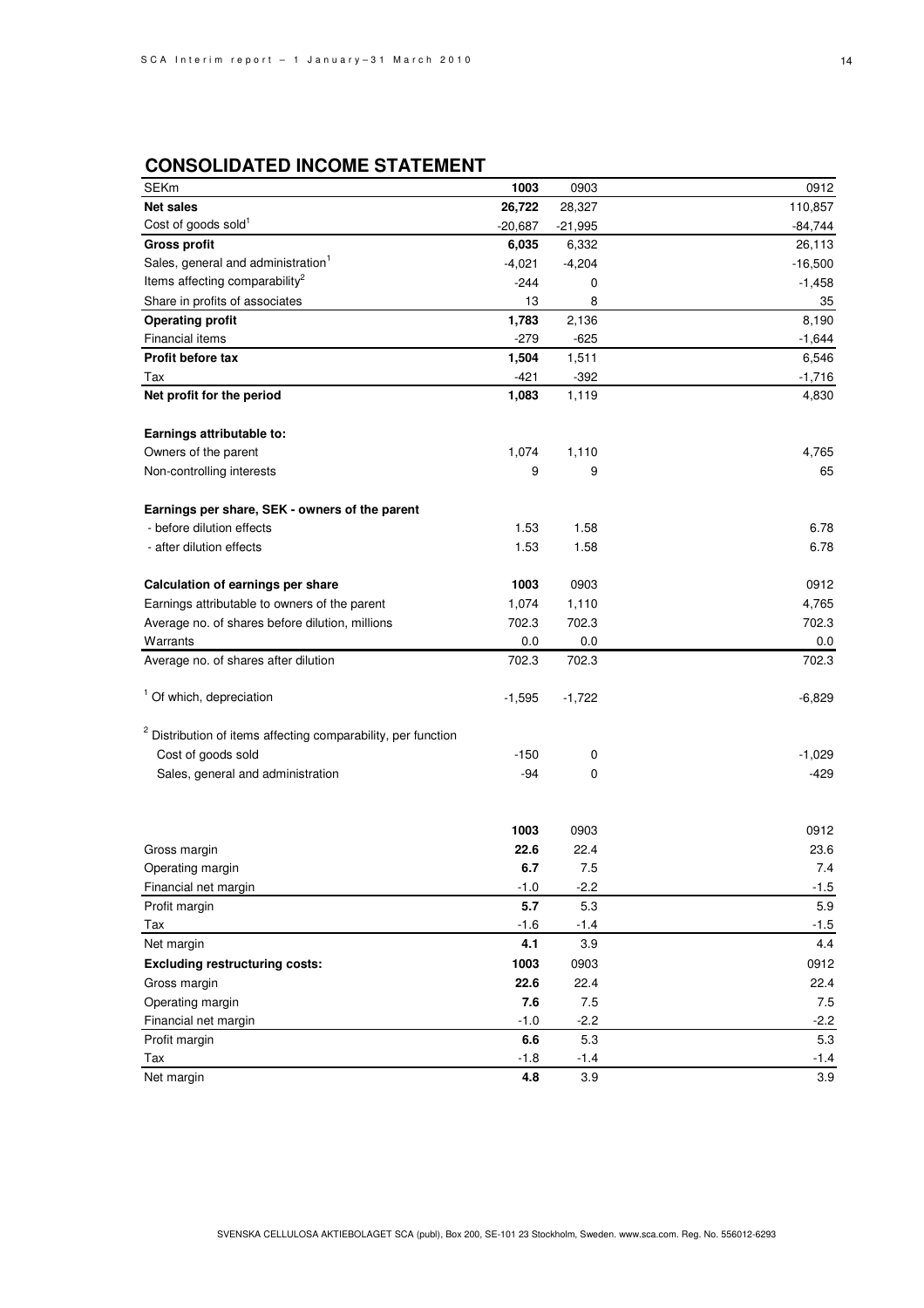## **CONSOLIDATED STATEMENT OF COMPREHENSIVE INCOME**

| <b>SEK<sub>m</sub></b>                                            | 1003     | 0903     | 0912     |
|-------------------------------------------------------------------|----------|----------|----------|
| Profit for the period                                             | 1,083    | 1,119    | 4,830    |
| Other comprehensive income for the period, net of tax:            |          |          |          |
| Actuarial gains/losses on defined benefit pension plans           | 204      | $-1,361$ | $-949$   |
| Available-for-sale financial assets                               | 92       | 15       | 331      |
| Cash flow hedges                                                  | 96       | $-18$    | 107      |
| Exchange differences on translating foreign operations            | $-3,191$ | 1,211    | $-2,750$ |
| Gains/losses from hedges of net investments in foreign operations | 1,920    | $-112$   | 1,391    |
| Income tax relating to components of other comprehensive income   | $-72$    | 360      | 192      |
| Other comprehensive income for the period, net of tax             | -951     | 95       | $-1,678$ |
| Total comprehensive income for the period                         | 132      | 1,214    | 3,152    |
| Total comprehensive income attributable to:                       |          |          |          |
| Owners of the parent                                              | 160      | 1,199    | 3,164    |
| Non-controlling interests                                         | -28      | 15       | $-12$    |

## **CONSOLIDATED STATEMENT OF CHANGES IN EQUITY**

| <b>SEKm</b>                               | 1003        | 0903   | 0912        |
|-------------------------------------------|-------------|--------|-------------|
| Attributable to owners of the parent      |             |        |             |
| Opening balance, 1 January                | 67.156      | 66,450 | 66,450      |
| Total comprehensive income for the period | 160         | 1,199  | 3,164       |
| <b>Dividend</b>                           | 0           | 0      | $-2,458$    |
| <b>Closing balance</b>                    | 67,316      | 67,649 | 67,156      |
| Non-controlling interests                 |             |        |             |
| Opening balance, 1 January                | 750         | 802    | 802         |
| Total comprehensive income for the period | $-28$       | 15     | $-12$       |
| Dividend                                  | $\mathbf 0$ | 0      | $-40$       |
| Change in Group composition               | -1          | 0      | $\mathbf 0$ |
| <b>Closing balance</b>                    | 721         | 817    | 750         |
| Total equity, closing balance             | 68,037      | 68,466 | 67,906      |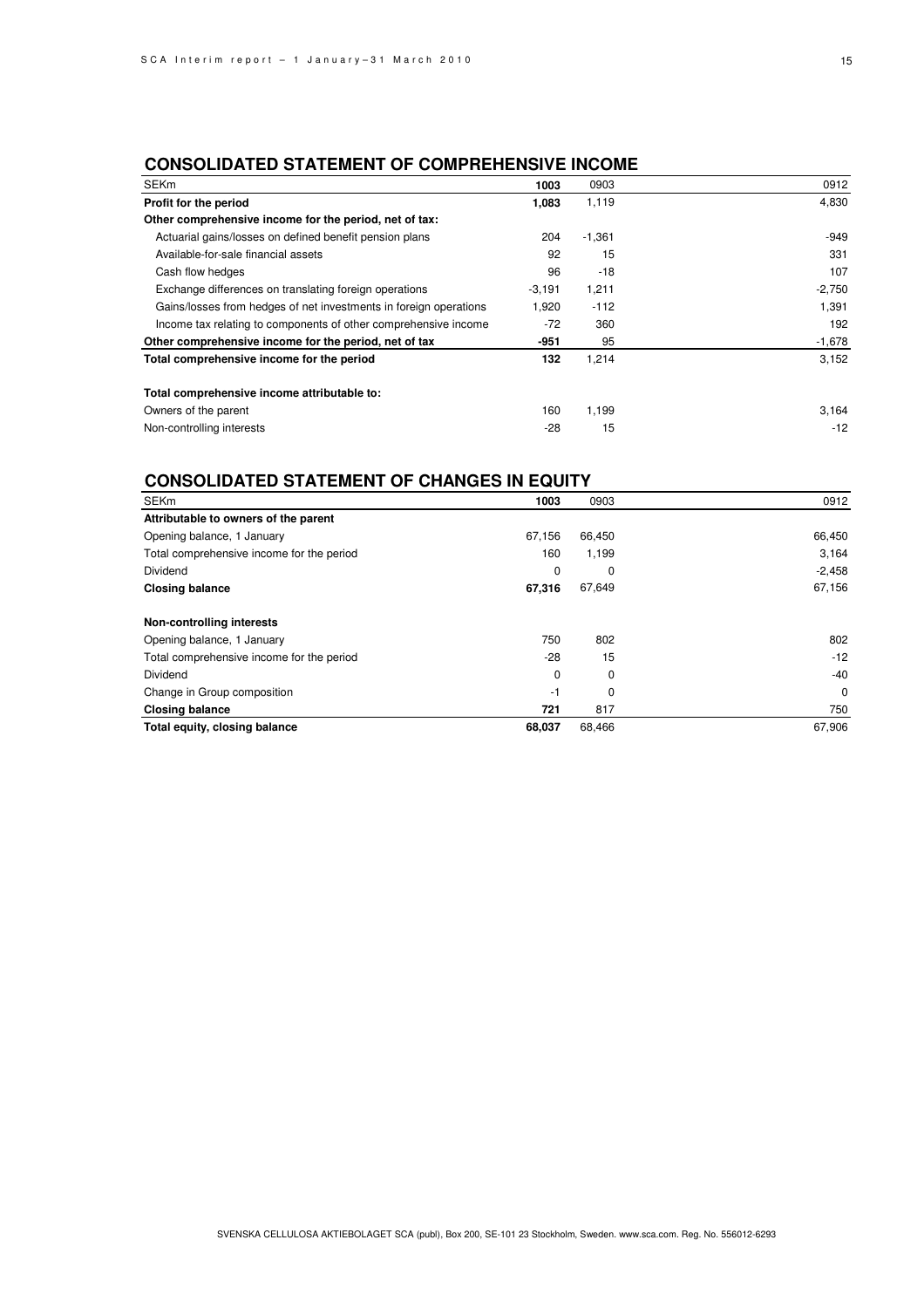# **CONSOLIDATED BALANCE SHEET**

|                                                                                            | 31 March 2010 | 31 December 2009 |
|--------------------------------------------------------------------------------------------|---------------|------------------|
|                                                                                            | <b>SEKm</b>   | <b>SEKm</b>      |
| <b>Assets</b>                                                                              |               |                  |
| Goodwill                                                                                   | 18,611        | 19,147           |
| Other intangible assets                                                                    | 3,509         | 3,404            |
| Tangible assets                                                                            | 84,811        | 86,801           |
| Shares and participations                                                                  | 1,046         | 1,059            |
| Non-current financial assets <sup>1</sup>                                                  | 2,120         | 2,062            |
| Other non-current receivables                                                              | 1,368         | 1,334            |
| <b>Total non-current assets</b>                                                            | 111,465       | 113,807          |
|                                                                                            |               |                  |
| Operating receivables and inventories                                                      | 31,680        | 30,605           |
| Current financial assets                                                                   | 162           | 194              |
| Non-current assets held for sale                                                           | 100           | 105              |
| Cash and cash equivalents                                                                  | 2,534         | 5,148            |
|                                                                                            |               |                  |
| <b>Total current assets</b><br><b>Total assets</b>                                         | 34,476        | 36,052           |
|                                                                                            | 145,941       | 149,859          |
| <b>Equity</b>                                                                              |               |                  |
| Owners of the parent                                                                       | 67,316        | 67,156           |
| Minority interests                                                                         | 721           | 750              |
|                                                                                            | 68,037        |                  |
| <b>Total equity</b>                                                                        |               | 67,906           |
| <b>Liabilities</b>                                                                         |               |                  |
| Provisions for pensions                                                                    | 3,270         | 3,567            |
| Other provisions                                                                           | 9,867         | 9,784            |
| Non-current financial liabilities                                                          | 21,549        | 30,343           |
|                                                                                            |               |                  |
| Other non-current liabilities                                                              | 865           | 662              |
| <b>Total non-current liabilities</b>                                                       | 35,551        | 44,356           |
| Current financial liabilities <sup>2</sup>                                                 | 18,588        | 13,761           |
| Operating liabilities                                                                      | 23,765        | 23,836           |
| <b>Total current liabilities</b>                                                           | 42,353        | 37,597           |
| <b>Total liabilities</b>                                                                   | 77,904        | 81,953           |
| <b>Total equity and liabilities</b>                                                        | 145,941       | 149,859          |
|                                                                                            |               |                  |
| Debt/equity ratio                                                                          | 0.57          | 0.60             |
| Visible equity/assets ratio                                                                | 46%           | 45%              |
|                                                                                            |               |                  |
| Return on capital employed                                                                 | 7%            | 7%               |
| Return on equity                                                                           | 7%            | 7%               |
|                                                                                            |               |                  |
| <b>Excluding restructuring costs:</b>                                                      |               |                  |
| Return on capital employed                                                                 | 9%            | 8%               |
| Return on equity                                                                           | 9%            | 9%               |
| <sup>1</sup> Of which pension assets                                                       | 380           | 230              |
| <sup>2</sup> Committed credit lines amount to SEK 31,983m of which unutilised SEK 31,983m. |               |                  |
|                                                                                            |               |                  |
| Capital employed                                                                           | 106,750       | 108,336          |
| - of which working capital                                                                 | 9,278         | 8,126            |
|                                                                                            |               |                  |
| Net debt                                                                                   | 38,713        | 40,430           |
| Shareholders' equity                                                                       | 68,037        | 67,906           |
|                                                                                            |               |                  |
| Provisions for restructuring costs are included in the balance sheet as follows:           |               |                  |
| - Other provisions*                                                                        | 622           | 346              |
| - Operating liabilities                                                                    | 506           | 777              |
| *) of which, provision for tax risks                                                       | 246           | 258              |
|                                                                                            |               |                  |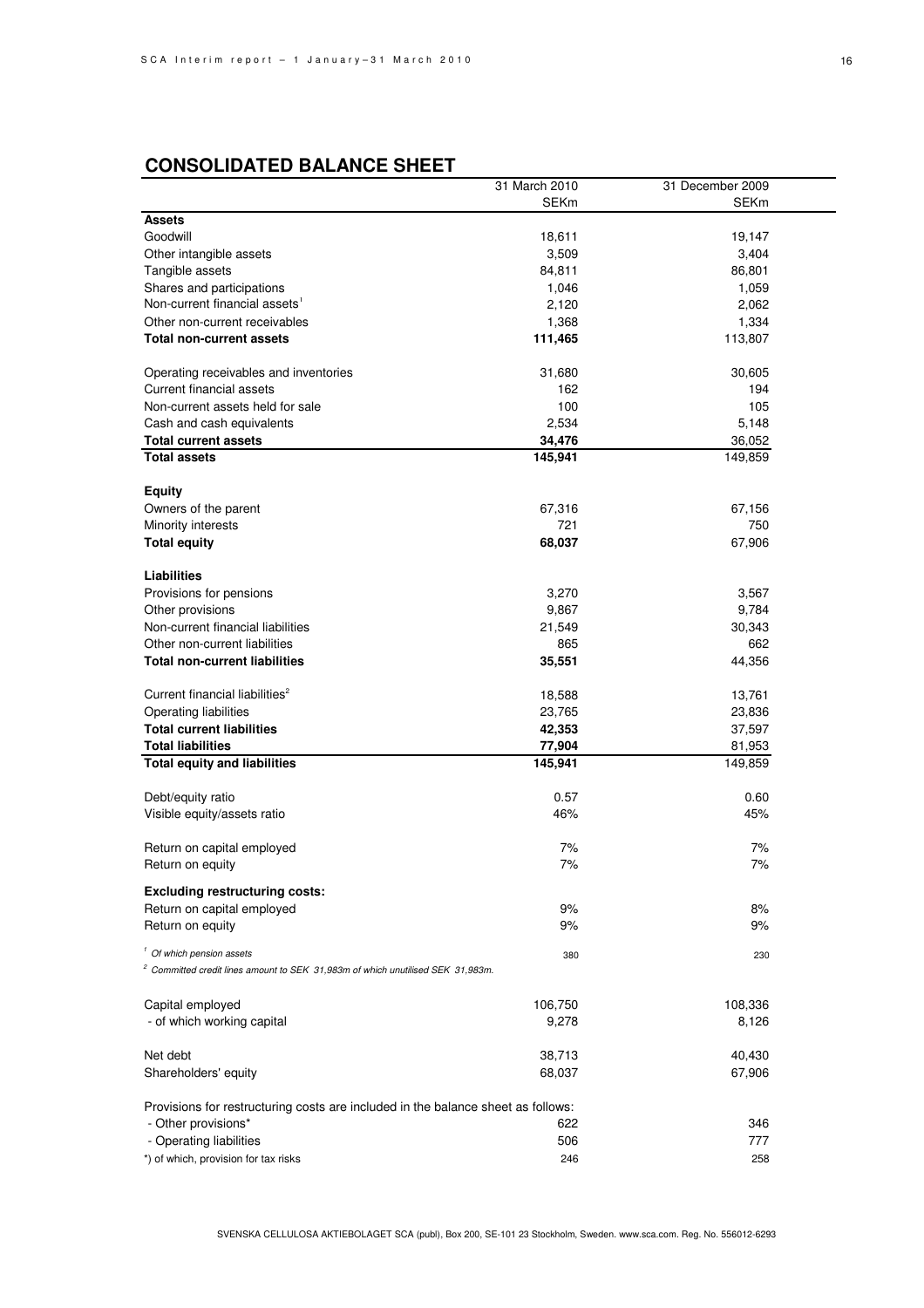### **NET SALES**

| <b>SEKm</b>                            | 1003   | 0903   | 2010:1 | 2009:4 | 2009:3 | 2009:2 | 2009:1 | 2008:4 |
|----------------------------------------|--------|--------|--------|--------|--------|--------|--------|--------|
| Personal Care                          | 6.109  | 6.476  | 6.109  | 6,393  | 6,197  | 6,650  | 6.476  | 6,289  |
| Tissue                                 | 9.728  | 10.466 | 9.728  | 10.338 | 10.147 | 10.474 | 10.466 | 10,256 |
| Packaging                              | 7.253  | 7.495  | 7.253  | 6,960  | 6,946  | 6,958  | 7.495  | 7.746  |
| <b>Forest Products</b>                 | 4.110  | 4,333  | 4.110  | 4.201  | 4.145  | 4,304  | 4,333  | 4,225  |
| - Publication papers                   | 2.164  | 2.535  | 2.164  | 2,292  | 2,457  | 2.475  | 2,535  | 2,373  |
| - Pulp, timber and solid-wood products | .946   | 1.798  | .946   | .909   | 1.688  | .829   | 1.798  | ,852   |
| Other                                  | 374    | 371    | 374    | 418    | 420    | 261    | 371    | 379    |
| Intra-group deliveries                 | $-852$ | $-814$ | $-852$ | $-803$ | $-747$ | $-732$ | $-814$ | $-736$ |
| <b>Total net sales</b>                 | 26.722 | 28.327 | 26.722 | 27.507 | 27.108 | 27.915 | 28.327 | 28.159 |

### **OPERATING PROFIT**

| <b>SEKm</b>                                        | 1003   | 0903   | 2010:1 | 2009:4 | 2009:3 | 2009:2 | 2009:1 | 2008:4 |
|----------------------------------------------------|--------|--------|--------|--------|--------|--------|--------|--------|
| Personal Care                                      | 737    | 704    | 737    | 901    | 810    | 820    | 704    | 712    |
| Tissue                                             | 710    | 864    | 710    | 965    | 1,102  | 1,015  | 864    | 619    |
| Packaging                                          | 192    | 81     | 192    | 149    | 172    | 11     | 81     | 109    |
| <b>Forest Products</b>                             | 487    | 583    | 487    | 661    | 617    | 642    | 583    | 518    |
| - Publication papers                               | $-15$  | 288    | $-15$  | 251    | 336    | 378    | 288    | 150    |
| - Pulp, timber and solid-wood products             | 502    | 295    | 502    | 410    | 281    | 264    | 295    | 368    |
| Other                                              | -99    | -96    | -99    | $-108$ | $-125$ | $-120$ | -96    | $-120$ |
| Total operating profit <sup>1</sup>                | 2,027  | 2,136  | 2,027  | 2,568  | 2,576  | 2,368  | 2,136  | 1,838  |
| Financial items                                    | $-279$ | $-625$ | $-279$ | $-288$ | $-377$ | $-354$ | $-625$ | $-688$ |
| Profit before tax'                                 | 1.748  | 1,511  | 1,748  | 2,280  | 2,199  | 2,014  | 1,511  | 1,150  |
| $\text{Tax}^1$                                     | $-489$ | $-392$ | -489   | $-553$ | $-628$ | $-525$ | $-392$ | 276    |
| Net profit for the period <sup>1</sup>             | 259.   | 1.119  | 259.   | 1,727  | 1,571  | 1,489  | 1,119  | 1,426  |
| Excl. restructuring costs before tax amounting to: | $-244$ |        | $-244$ | $-632$ | $-387$ |        |        |        |
| After tax amounting to:                            | $-176$ |        | $-176$ | $-473$ | $-278$ |        |        |        |

### **OPERATING MARGIN**

| %                                      | 1003   | 0903 | 2010:1 | 2009:4 | 2009:3 | 2009:2 | 2009:1 | 2008:4 |
|----------------------------------------|--------|------|--------|--------|--------|--------|--------|--------|
| Personal Care                          | 12.1   | 10.9 | 12.1   | 14.1   | 13.1   | 12.3   | 10.9   | 11.3   |
| Tissue                                 | 7.3    | 8.3  | 7.3    | 9.3    | 10.9   | 9.7    | 8.3    | 6.0    |
| Packaging                              | 2.6    | 1.1  | 2.6    | 2.1    | 2.5    | 0.2    | 1.1    | 1.4    |
| <b>Forest Products</b>                 | 11.8   | 13.5 | 11.8   | 15.7   | 14.9   | 14.9   | 13.5   | 12.3   |
| - Publication papers                   | $-0.7$ | 11.4 | $-0.7$ | 11.0   | 13.7   | 15.3   | 11.4   | 6.3    |
| - Pulp, timber and solid-wood products | 25.8   | 16.4 | 25.8   | 21.5   | 16.6   | 14.4   | 16.4   | 19.9   |
|                                        |        |      |        |        |        |        |        |        |

### **CONSOLIDATED INCOME STATEMENT**

| <b>SEKm</b>                       | 2010:1    | 2009:4    | 2009:3    | 2009:2    | 2009:1    |
|-----------------------------------|-----------|-----------|-----------|-----------|-----------|
| <b>Net sales</b>                  | 26,722    | 27,507    | 27,108    | 27.915    | 28,327    |
| Cost of goods sold                | $-20,687$ | $-20,966$ | $-20,551$ | $-21,232$ | $-21,995$ |
| <b>Gross profit</b>               | 6.035     | 6.541     | 6.557     | 6,683     | 6,332     |
| Sales, general and administration | $-4,021$  | $-3,976$  | $-3,992$  | $-4,328$  | $-4,204$  |
| Items affecting comparability     | $-244$    | $-632$    | $-387$    | $-439$    | 0         |
| Share in profits of associates    | 13        | 3         | 11        | 13        | 8         |
| <b>Operating profit</b>           | 1,783     | 1,936     | 2,189     | 1,929     | 2,136     |
| Financial items                   | $-279$    | $-288$    | $-377$    | $-354$    | $-625$    |
| Profit before tax                 | 1.504     | 1.648     | 1.812     | 1.575     | 1,511     |
| Taxes                             | $-421$    | $-394$    | $-519$    | $-411$    | $-392$    |
| Net profit for the period         | 1.083     | 1.254     | 1.293     | 1.164     | 1.119     |